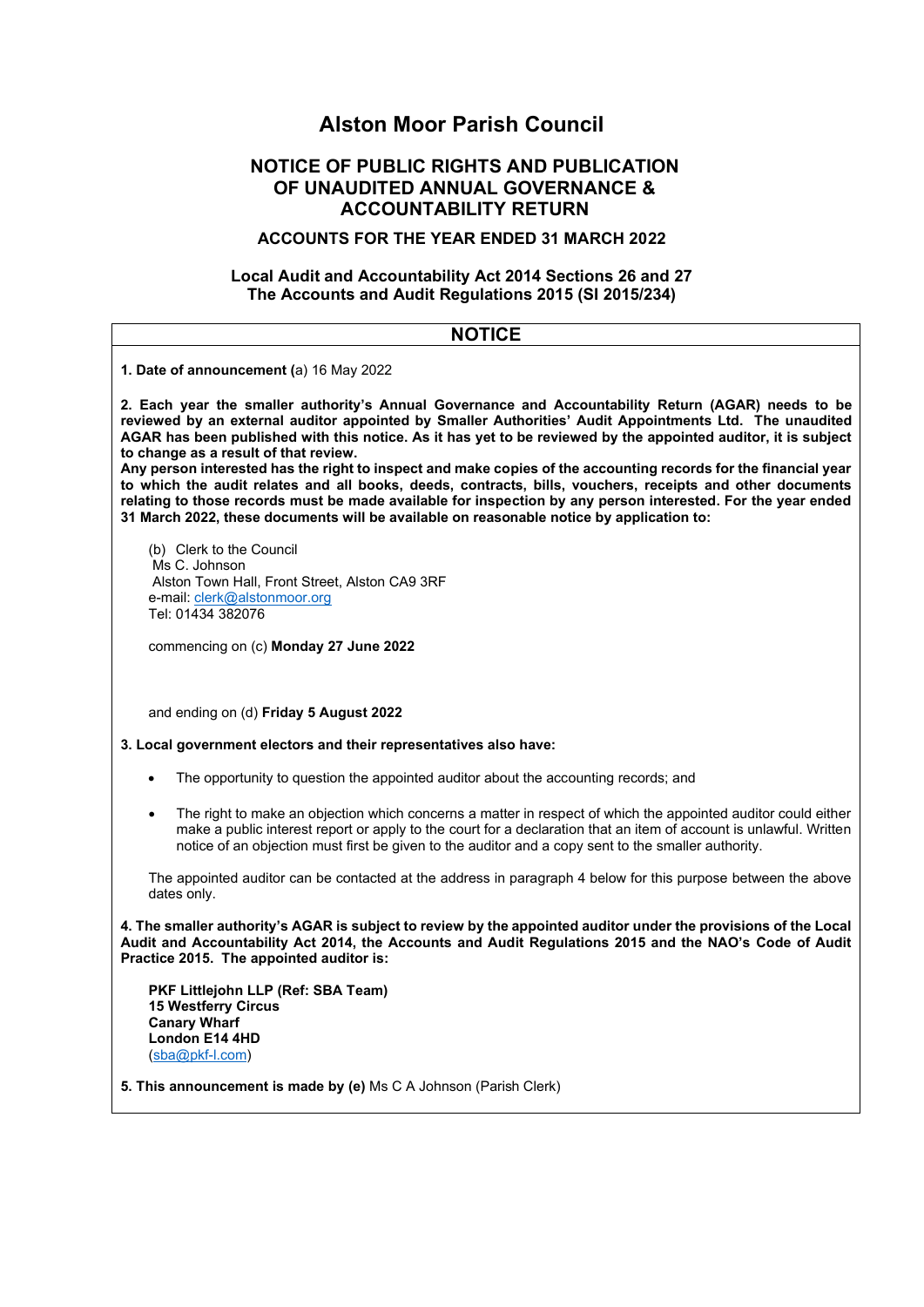### **LOCAL AUTHORITY ACCOUNTS: A SUMMARY OF YOUR RIGHTS**

#### **Please note that this summary applies to all relevant smaller authorities, including local councils, internal drainage boards and µother¶ smaller authorities.**

#### **The basic position**

Th[e Local Audit and Accountability Act 2014](http://www.legislation.gov.uk/ukpga/2014/2/contents) (the Act) governs the work of auditors appointed to smaller authorities. This summary explains the provisions contained in Sections 26 and 27 of the Act. The Act and the [Accounts and Audit Regulations 2015](http://www.legislation.gov.uk/uksi/2015/234/contents/made) also cover the duties, responsibilities and rights of smaller authorities, other organisations and the public concerning the accounts being audited.

As a local elector, or an interested person, you have certain legal rights in respect of the accounting records of smaller authorities. As an interested person you can inspect accounting records and related documents. If you are a local government elector for the area to which the accounts relate you can also ask questions about the accounts and object to them. You do not have to pay directly for exercising your rights. However, any resulting costs incurred by the smaller authority form part of its running costs. Therefore, indirectly, local residents pay for the cost of you exercising your rights through their council tax.

#### **The right to inspect the accounting records**

Any interested person can inspect the accounting records, which includes but is not limited to local electors. You can inspect the accounting records for the financial year to which the audit relates and all books, deeds, contracts, bills, vouchers, receipts and other documents relating to those records. You can copy all, or part, of these records or documents. Your inspection must be about the accounts, or relate to an item in the accounts. You cannot, for example, inspect or copy documents unrelated to the accounts, or that include personal information (Section 26  $(6) - (10)$  of the Act explains what is meant by personal information). You cannot inspect information which is protected by commercial confidentiality. This is information which would prejudice commercial confidentiality if it was released to the public and there is not, set against this, a very strong reason in the public interest why it should nevertheless be disclosed.

When smaller authorities have finished preparing accounts for the financial year and approved them, they must publish them (including on a website). There must be a 30 working day period, called the 'period for the exercise of public rights', during which you can exercise your statutory right to inspect the accounting records. Smaller authorities must tell the public, including advertising this on their website, that the accounting records and related documents are available to inspect. By arrangement you will then have 30 working days to inspect and make copies of the accounting records. You may have to pay a copying charge. The 30 working day period must include a common period of inspection during which all smaller authorities' accounting records are available to inspect. This will be 1-14 July 2022 for 2021/22 accounts. The advertisement must set out the dates of the period for the exercise of public rights, how you can communicate to the smaller authority that you wish to inspect the accounting records and related documents, the name and address of the auditor, and the relevant legislation that governs the inspection of accounts and objections.

#### **The right to ask the auditor questions about the accounting records**

**You should first ask your smaller authority** about the accounting records, since they hold all the details. If you are a local elector, your right to ask questions of the external auditor is enshrined in law. However, while the auditor will answer your questions where possible, they are not always obliged to do so. For example, the question might be better answered by another organisation, require investigation bevond the auditor's remit, or involve disproportionate cost (which is borne by the local taxpayer). Give your smaller authority the opportunity first to explain anything in the accounting records that you are unsure about. If you are not satisfied with their explanation, you can question the external auditor about the accounting records.

The law limits the time available for you formally to ask questions. This must be done in the period for the exercise of public rights, so let the external auditor know your concern as soon as possible. The advertisement or notice that tells you the accounting records are available to inspect will also give the